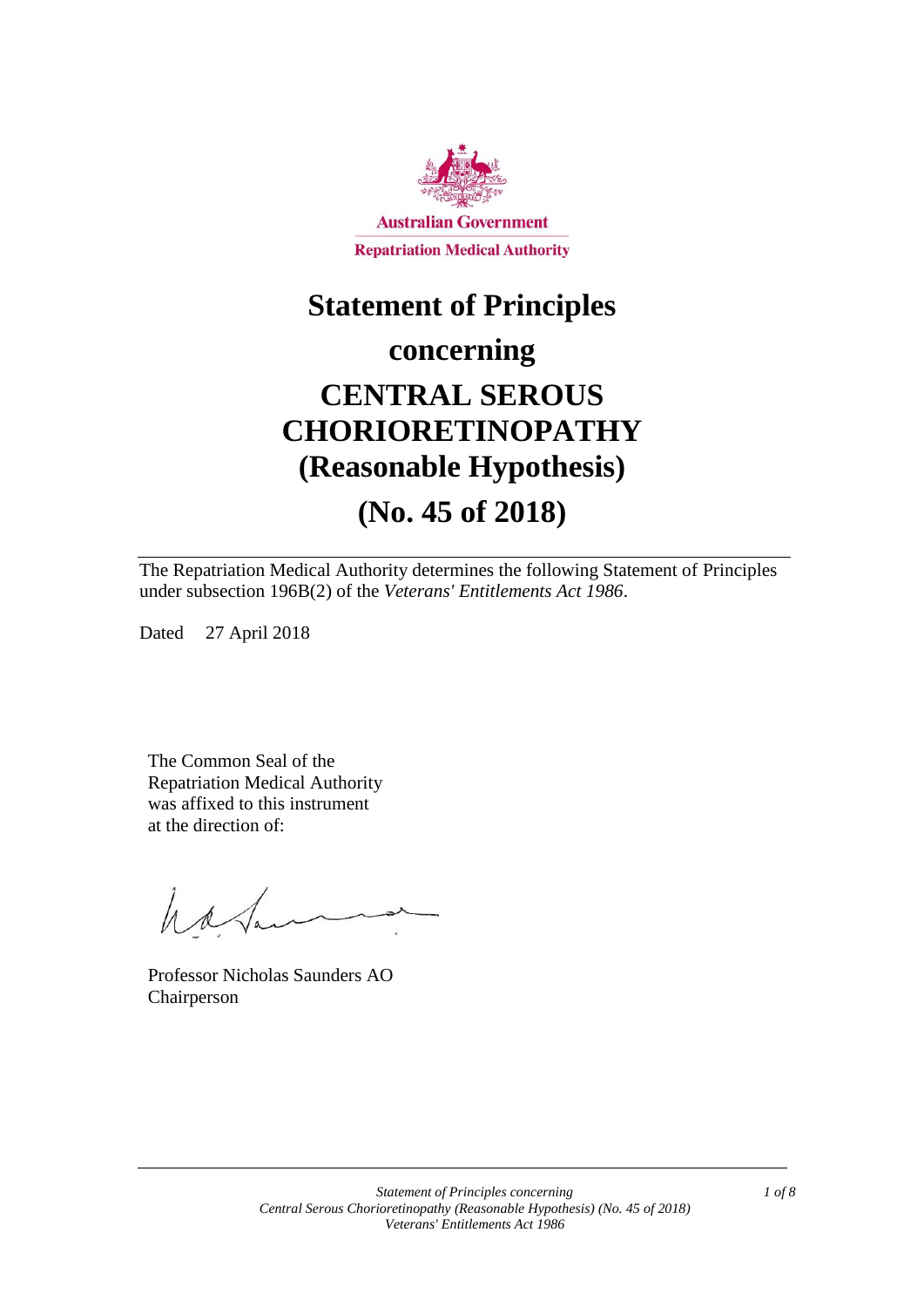### Contents

| 2            |    |                                                                                  |  |
|--------------|----|----------------------------------------------------------------------------------|--|
| 3            |    |                                                                                  |  |
| 4            |    |                                                                                  |  |
| 5            |    |                                                                                  |  |
| 6            |    | Kind of injury, disease or death to which this Statement of Principles relates 3 |  |
| 7            |    |                                                                                  |  |
| 8            |    |                                                                                  |  |
| 9            |    |                                                                                  |  |
|              | 10 | Factors referring to an injury or disease covered by another Statement of        |  |
|              |    |                                                                                  |  |
| $\mathbf{1}$ |    |                                                                                  |  |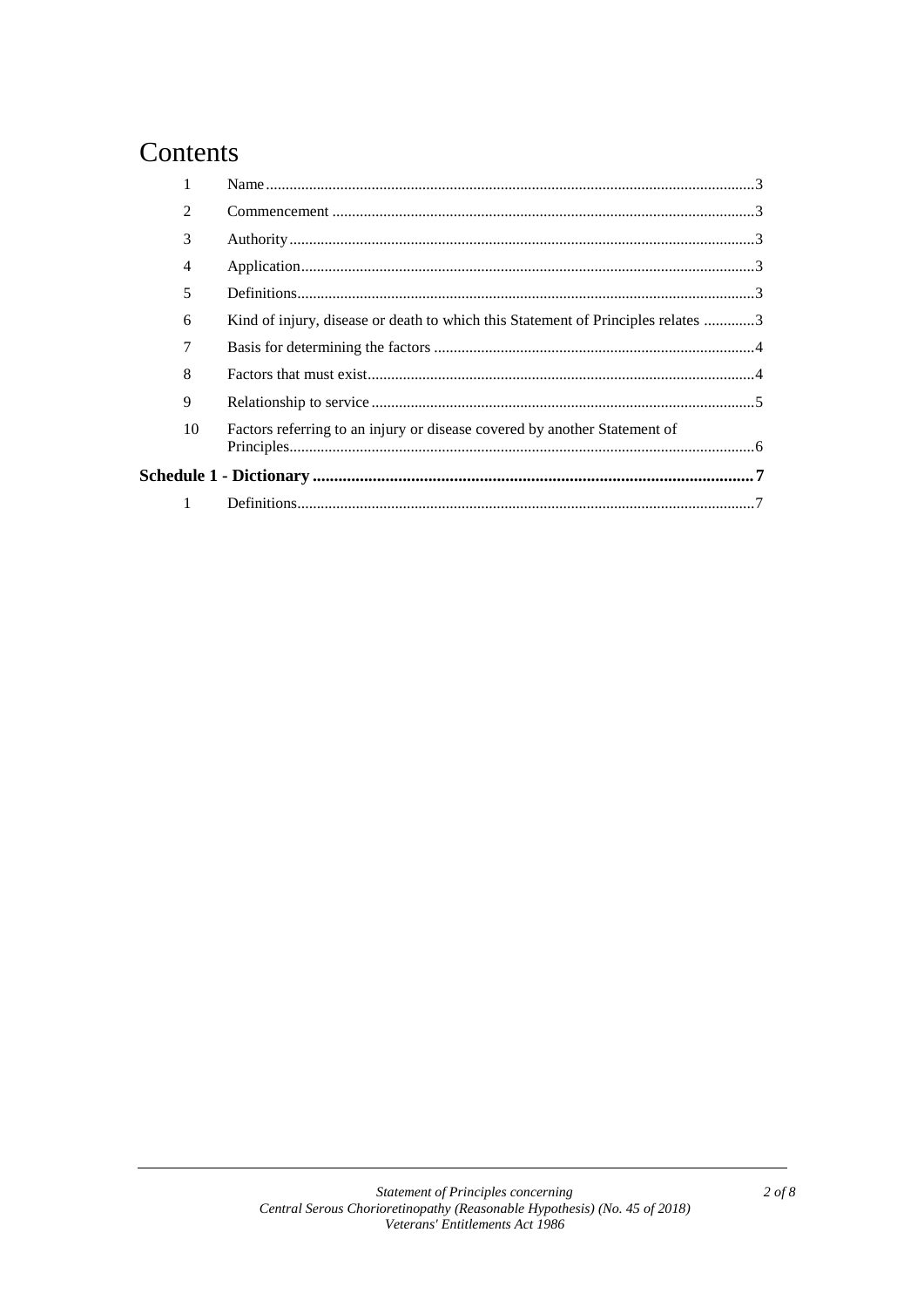#### **1 Name**

This is the Statement of Principles concerning *central serous chorioretinopathy (Reasonable Hypothesis)* (No. 45 of 2018).

#### **2 Commencement**

This instrument commences on 28 May 2018.

#### **3 Authority**

This instrument is made under subsection 196B(2) of the *Veterans' Entitlements Act 1986*.

#### **4 Application**

This instrument applies to a claim to which section 120A of the VEA or section 338 of the *Military Rehabilitation and Compensation Act 2004* applies.

#### **5 Definitions**

The terms defined in the Schedule 1 - Dictionary have the meaning given when used in this instrument.

#### **6 Kind of injury, disease or death to which this Statement of Principles relates**

(1) This Statement of Principles is about central serous chorioretinopathy and death from central serous chorioretinopathy.

#### *Meaning of central serous chorioretinopathy*

- (2) For the purposes of this Statement of Principles, central serous chorioretinopathy:
	- (a) means a serous detachment of the neurosensory retina affecting central vision; and
	- (b) includes acute, recurrent and chronic serous retinal detachment; and
	- (c) excludes retinal detachment due to a retinal tear (rhegmatogenous retinal detachment), and leakage through the retinal pigment epithelium caused by diseases of the choroid, including choroidal neovascularisation, choroidal vasculopathy, choroidal tumours, choroidal metastases and posterior uveitis.
- (3) While central serous chorioretinopathy attracts ICD-10-AM code H35.7, in applying this Statement of Principles the meaning of central serous chorioretinopathy is that given in subsection (2).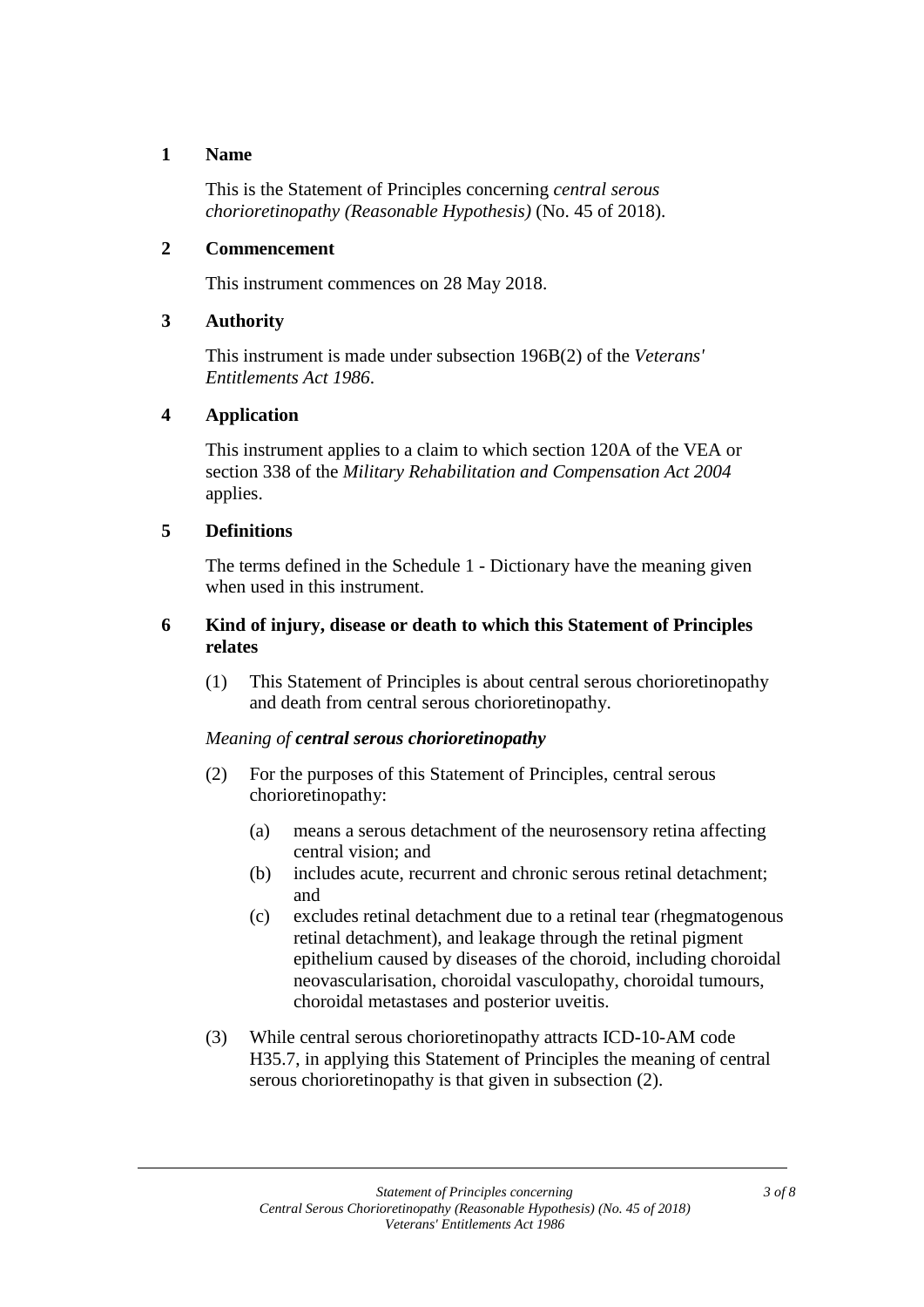(4) For subsection (3), a reference to an ICD-10-AM code is a reference to the code assigned to a particular kind of injury or disease in *The International Statistical Classification of Diseases and Related Health Problems, Tenth Revision, Australian Modification* (ICD-10-AM), Tenth Edition, effective date of 1 July 2017, copyrighted by the Independent Hospital Pricing Authority, ISBN 978-1-76007-296-4.

#### *Death from central serous chorioretinopathy*

(5) For the purposes of this Statement of Principles, central serous chorioretinopathy, in relation to a person, includes death from a terminal event or condition that was contributed to by the person's central serous chorioretinopathy.

Note: *terminal event* is defined in the Schedule 1 – Dictionary.

#### **7 Basis for determining the factors**

The Repatriation Medical Authority is of the view that there is sound medical-scientific evidence that indicates that central serous chorioretinopathy and death from central serous chorioretinopathy can be related to relevant service rendered by veterans, members of Peacekeeping Forces, or members of the Forces under the VEA, or members under the MRCA.

Note: *MRCA*, *relevant service* and *VEA* are defined in the Schedule 1 – Dictionary.

#### **8 Factors that must exist**

At least one of the following factors must as a minimum exist before it can be said that a reasonable hypothesis has been raised connecting central serous chorioretinopathy or death from central serous chorioretinopathy with the circumstances of a person's relevant service:

- (1) being treated with a corticosteroid within the 30 days before the clinical onset of central serous chorioretinopathy;
- (2) taking a drug or a drug from a class of drugs from the specified list of drugs at the time of the clinical onset of central serous chorioretinopathy;

Note: *specified list of drugs* is defined in the Schedule 1 - Dictionary.

- (3) having Cushing syndrome in the one year before the clinical onset of central serous chorioretinopathy;
- (4) having primary hyperaldosteronism in the one year before the clinical onset of central serous chorioretinopathy;

Note: *primary hyperaldosteronism* is defined in the Schedule 1 - Dictionary.

(5) being in the second or third trimester of pregnancy at the time of the clinical onset of central serous chorioretinopathy;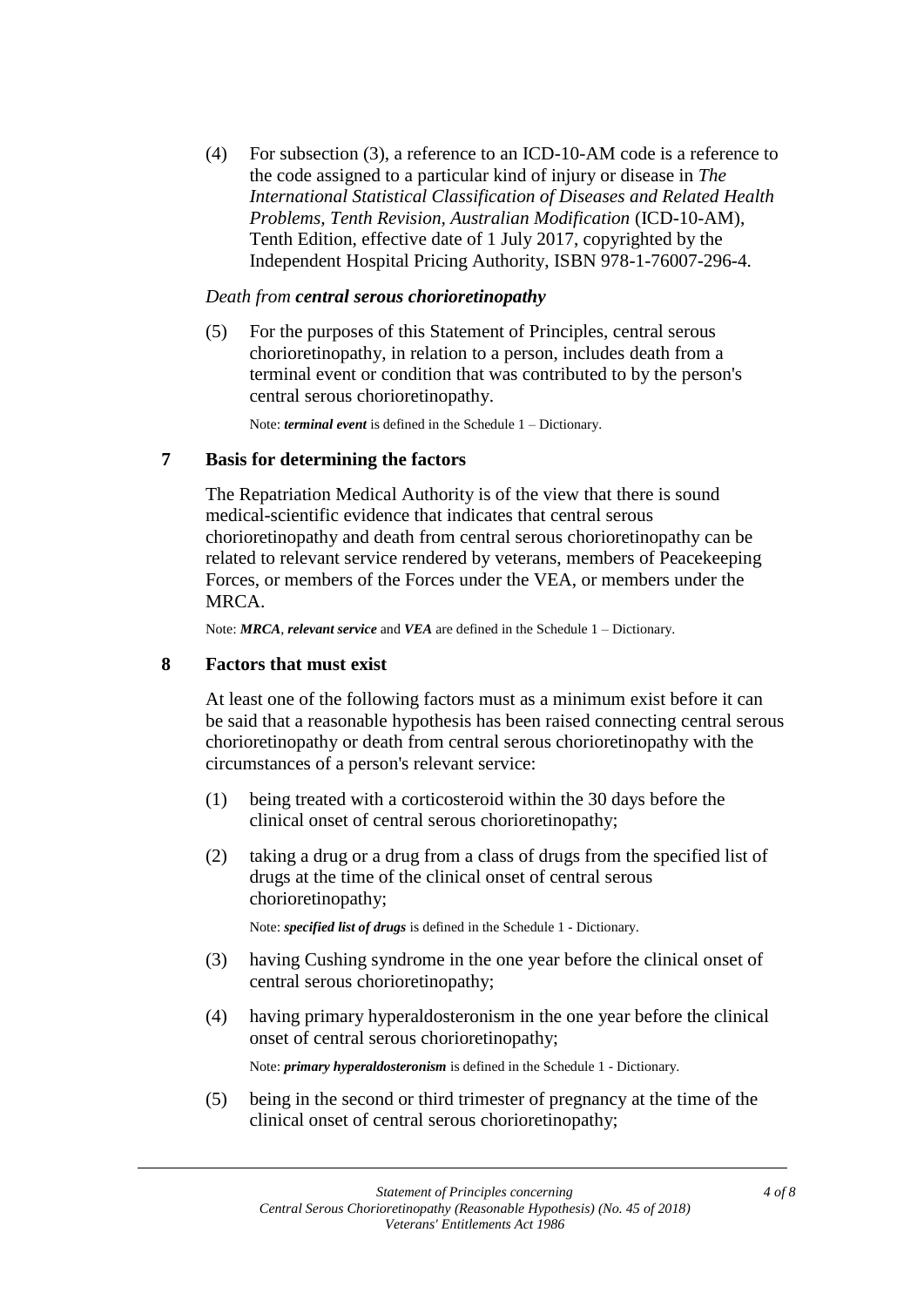(6) having chronic renal failure at the time of the clinical onset of central serous chorioretinopathy;

Note: *chronic renal failure* is defined in the Schedule 1 - Dictionary.

- (7) having hypertension at the time of the clinical onset of central serous chorioretinopathy;
- (8) being infected with *Helicobacter pylori* in the one year before the clinical onset of central serous chorioretinopathy;
- (9) having blunt trauma to the affected eye or the unaffected eye in the two weeks before the clinical onset of central serous chorioretinopathy;
- (10) being treated with a corticosteroid within the 30 days before the clinical worsening of central serous chorioretinopathy;
- (11) taking a drug or a drug from a class of drugs from the specified list of drugs at the time of the clinical worsening of central serous chorioretinopathy;

Note: *specified list of drugs* is defined in the Schedule 1 - Dictionary.

- (12) having Cushing syndrome in the one year before the clinical worsening of central serous chorioretinopathy;
- (13) having primary hyperaldosteronism in the one year before the clinical worsening of central serous chorioretinopathy;

Note: *primary hyperaldosteronism* is defined in the Schedule 1 - Dictionary.

- (14) being in the second or third trimester of pregnancy at the time of the clinical worsening of central serous chorioretinopathy;
- (15) having chronic renal failure at the time of the clinical worsening of central serous chorioretinopathy;

Note: *chronic renal failure* is defined in the Schedule 1 - Dictionary.

- (16) having hypertension at the time of the clinical worsening of central serous chorioretinopathy;
- (17) being infected with *Helicobacter pylori* in the one year before the clinical worsening of central serous chorioretinopathy;
- (18) inability to obtain appropriate clinical management for central serous chorioretinopathy.

#### **9 Relationship to service**

(1) The existence in a person of any factor referred to in section 8, must be related to the relevant service rendered by the person.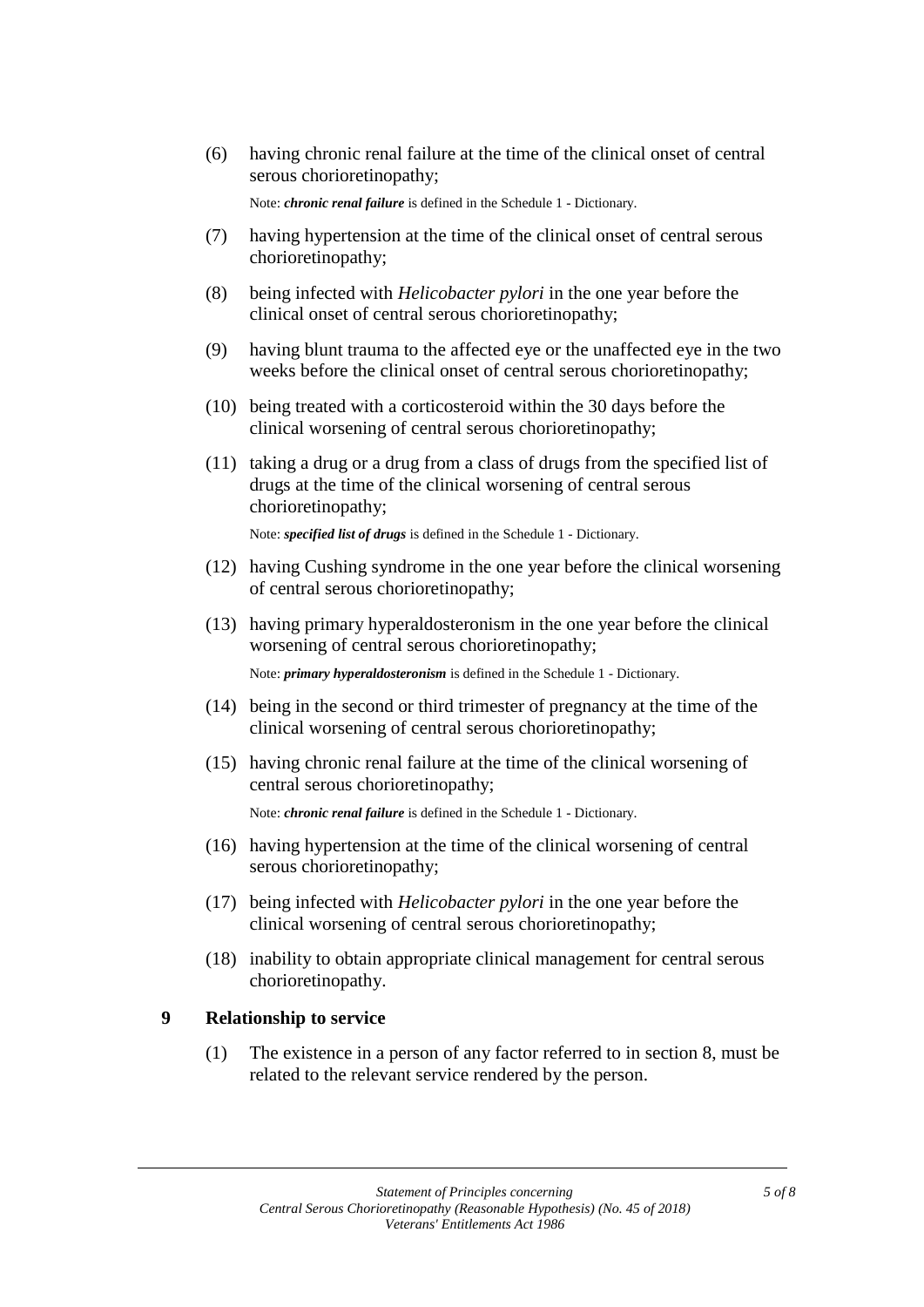(2) The factors set out in subsections 8(10) to 8(18) apply only to material contribution to, or aggravation of, central serous chorioretinopathy where the person's central serous chorioretinopathy was suffered or contracted before or during (but did not arise out of) the person's relevant service.

#### **10 Factors referring to an injury or disease covered by another Statement of Principles**

In this Statement of Principles:

- (1) if a factor referred to in section 8 applies in relation to a person; and
- (2) that factor refers to an injury or disease in respect of which a Statement of Principles has been determined under subsection 196B(2) of the VEA;

then the factors in that Statement of Principles apply in accordance with the terms of that Statement of Principles as in force from time to time.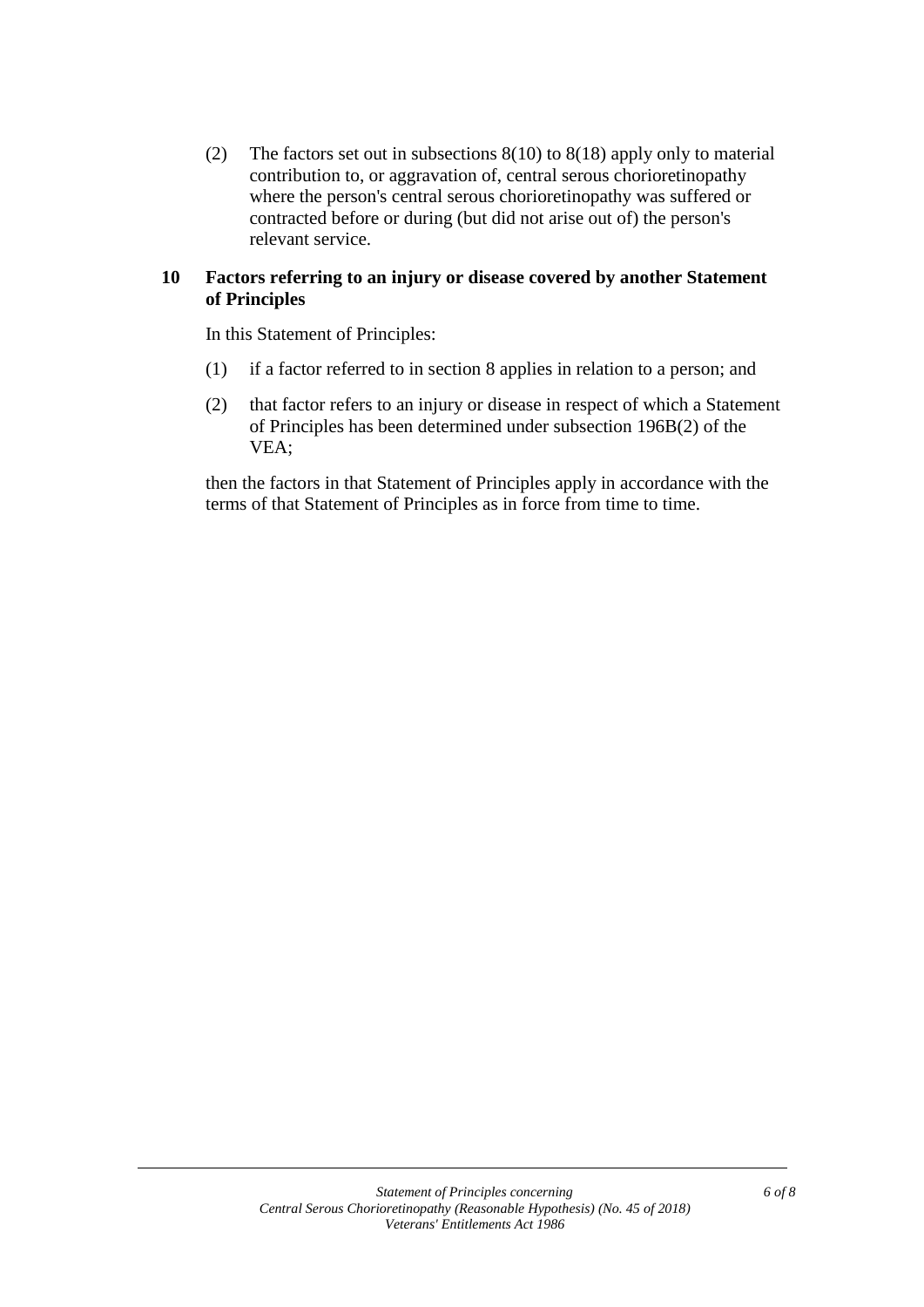## **Schedule 1 - Dictionary**

Note: See Section 5

#### **1 Definitions**

In this instrument:

#### *central serous chorioretinopathy*—see subsection 6(2).

#### *chronic renal failure* means:

- (a) having a glomerular filtration rate of less than 15 mL/min/1.73 m<sup>2</sup> for a period of at least three months; or
- (b) a need for renal replacement therapy (dialysis or transplantation) for treatment of complications of decreased glomerular filtration rate which would otherwise increase the risk of morbidity and mortality; or
- (c) undergoing chronic dialysis.

#### *MRCA* means the *Military Rehabilitation and Compensation Act 2004*.

*primary hyperaldosteronism* means a condition in which there is excess endogenous production of the hormone aldosterone, which may be due to adrenal hyperplasia, an adrenal adenoma, adrenal carcinoma or an ectopic aldosterone-producing adenoma or carcinoma.

#### *relevant service* means:

- (a) operational service under the VEA;
- (b) peacekeeping service under the VEA;
- (c) hazardous service under the VEA;
- (d) British nuclear test defence service under the VEA;
- (e) warlike service under the MRCA; or
- (f) non-warlike service under the MRCA.

Note: *MRCA* and *VEA* are also defined in the Schedule 1 - Dictionary.

#### *specified list of drugs* means:

- (a) ephedrine;
- (b) fingolimod;
- (c) MEK (mitogen-activated protein kinase/extracellular signal-regulated kinase) inhibitors;
- (d) methylenedioxymethamphetamine (ecstasy);
- (e) nasal sympathomimetic decongestants;
- (f) ocriplasmin;
- (g) phosphodiesterase-5 selective inhibitors, including sildenafil, tadalafil and vardenafil;
- (h) pseudoephedrine; or
- (i) testosterone.

*terminal event* means the proximate or ultimate cause of death and includes the following:

- (a) pneumonia;
- (b) respiratory failure;